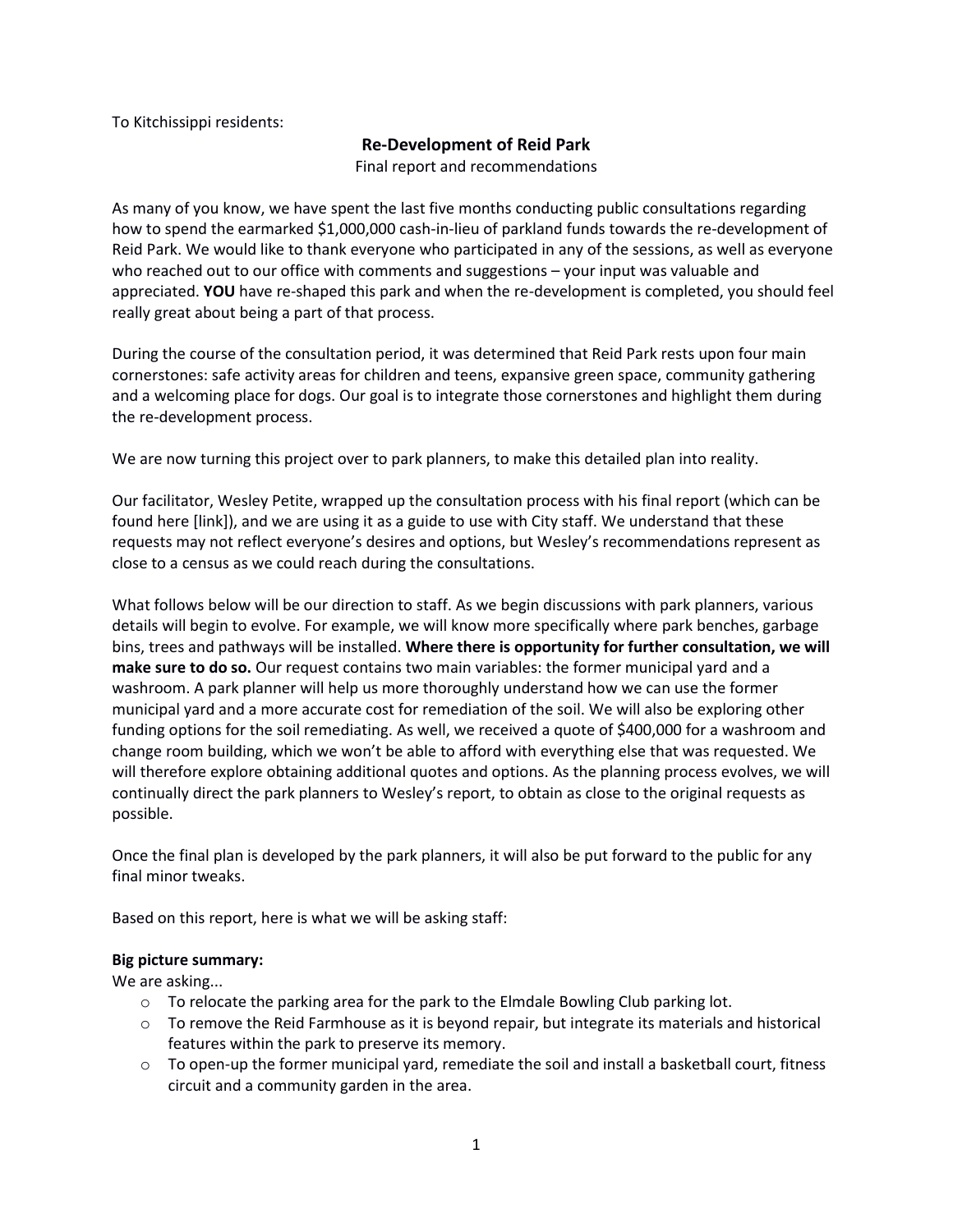- $\circ$  To create an attractive but distinct 2-3 foot high barrier to delineate the dog area and the children's play area.
- $\circ$  To install a washroom and a change area near the splash pool, if the price can be reduced from the quoted \$400K and fit within the overall project budget.
- $\circ$  To install new play structures, benches, new garbage bins, connected asphalt pathways, bike racks, historical features, and plant more trees and shrubs.

# **The details:**

# **Parking**

- $\circ$  Remove the existing parking lot at the Reid Ave entrance and replace with additional green space, and controlled access.
- o Utilize the Elmdale Bowling Club parking lot as the main parking lot, with the north-east corner of the lot serving as the access point into Reid Park.
- o Rearrange the fencing to secure the Elmdale Bowling Club and consult with the Elmdale Bowling Club about where their gates can be located for an accessible and maintained entrance to their club.
- o Improved lighting on MacFarlane Avenue and in the parking lot will also be requested.

#### **Reid Farmhouse**

 $\circ$  Unfortunately the Reid farmhouse is beyond salvage or repair. We are requesting that it be removed, but that materials such as stone from the building be used on new additions to the park, detailed below. We will also be requesting historical features to honour the deep history of the Reid family and their farm.

#### **Former Municipal Yard**

- $\circ$  We are asking that staff look at the feasibility of integrating the former municipal yard into the rest of Reid Park, to both broaden the currently useable landmass of the park and to discourage undesired patrons in this space.
- $\circ$  The soil will need to be remediated at a cost of \$150K. We are requesting to explore alternate sources of funding for the cost of the remediation.
- o In opening up the former municipal yard, the chain-link fence will be removed.
- o Install a basketball court and a fitness circuit.
- o Establish an official community garden.
- $\circ$  Install better lighting that will illuminate the area without shining into the windows of nearby residents.
- $\circ$  Install a series of benches, and beautify the fence next to the Queensway by adding trees.
- o Look into creating a controlled pedestrian access point from for Young St.

# **Dog Run**

 $\circ$  To address concerns of child safety and sanitation, we are requesting to build an aesthetically pleasing but effective 2-3 foot barrier (possibly made out of recycled materials from the Reid farmhouse) along the crest of the slope running along the east side of the dog run.

#### **Washroom**

 $\circ$  A washroom and change-room with storage is strongly desired. However, the \$400K costestimated provided by Parks and Recreation was found to be too expensive. We will be encouraging Parks and Recreation to find a more affordable way to meet this demand.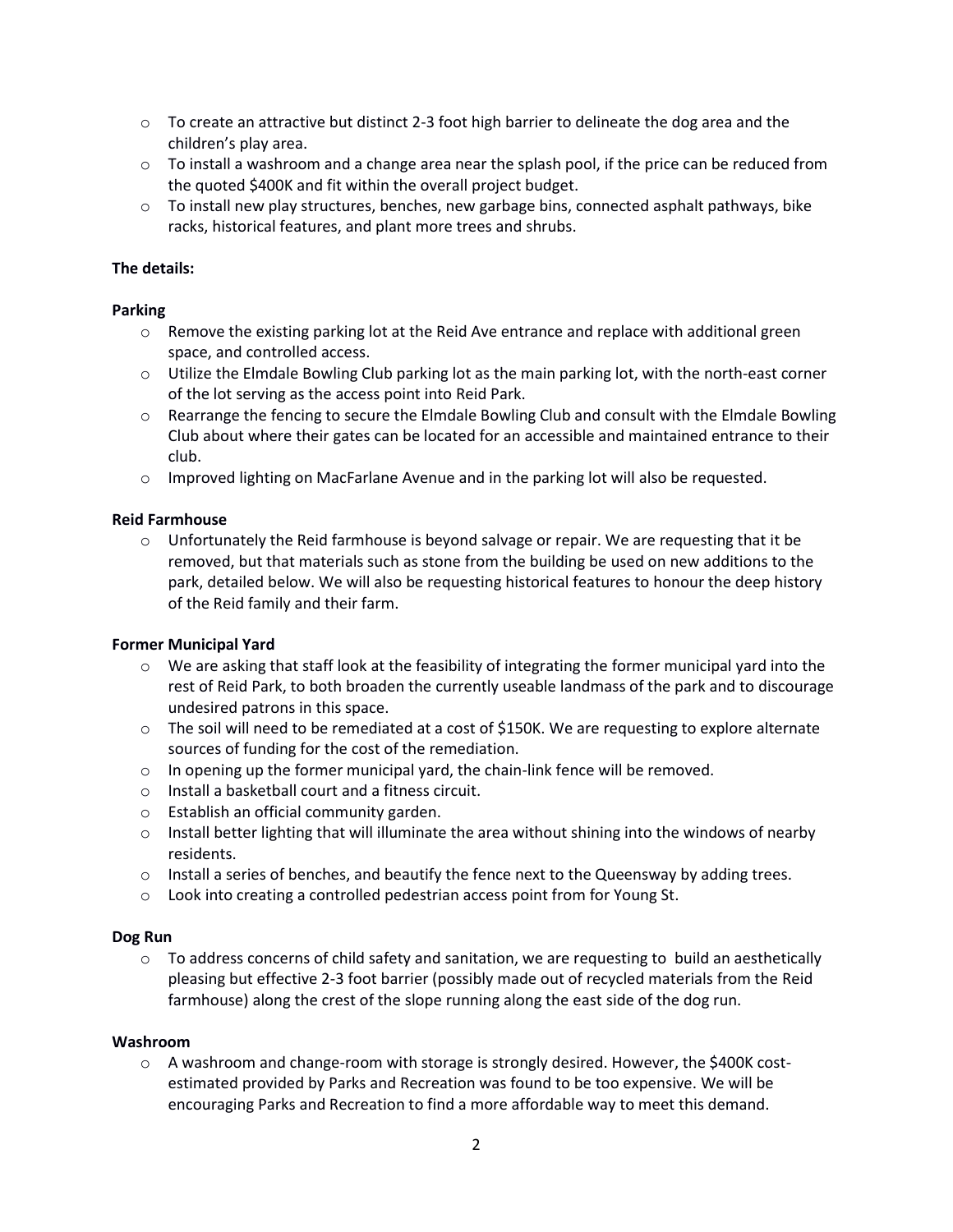- $\circ$  The location of the washroom would be as close to the wading pool as possible.
- o **Overall, this seasonal need is not prioritized over other uses of the available funds.**

# **Play structure**

- o The existing play structure is considered good as is.
- o We are asking to install either two new play structures one for younger children and one for school aged children - or to install one play structure that has equipment for both age groups.
- $\circ$  These new play structure additions for both younger and school age groups should be installed on accessible surfacing.

# **Historical tribute**

- $\circ$  We are asking that as many materials as possible be salvaged from the Reid Farmhouse and be included as building or decorative materials for a fence, wall and/or seating area (a seating area, or amphitheatre, was without cost estimate but remained a supported idea among participants).
- $\circ$  Other possible uses of the materials include pillars mounted with plaques at both MacFarlane and Reid entrances.
- o The Civic Hospital History and Heritage subcommittee via the Civic Hospital Neighbourhood Association **must be** consulted in the design of the historical feature.

#### **Pathways**

 $\circ$  Develop a series of asphalt pathways across the park, which connect to each entrance and exit (MacFarlane Avenue, Elmdale Bowling Club parking lot, former municipal yard, and Reid Ave controlled access).

# **Infrastructure and Beautification**

- o Repair the existing garbage receptacles.
- o Install bike racks.
- o Install more shaded space, such as a gazebo, near the play area.
- $\circ$  Plant more trees to decrease sound from the 417 and repopulate trees lost to Ash Borer.

# **Drainage and Gradation**

- $\circ$  Address the drainage issue in the north-western area of the park, adjacent to the north-east side of the Elmdale Lawn Bowling Club.
- $\circ$  Adjust the gradation of the current location of the Reid Farmhouse as a sledding hill for multiple age groups, once the farmhouse is removed.

# **Recommendations outside the cash-in-lieu of parkland fund:**

- o Demolish Reid Farmhouse and remove lilac bushes receiving the necessary funds from Lifecycle/Asset Management group.
- $\circ$  Explore the possibility of using other existing funds for the costs of remediating the former municipal yard as well.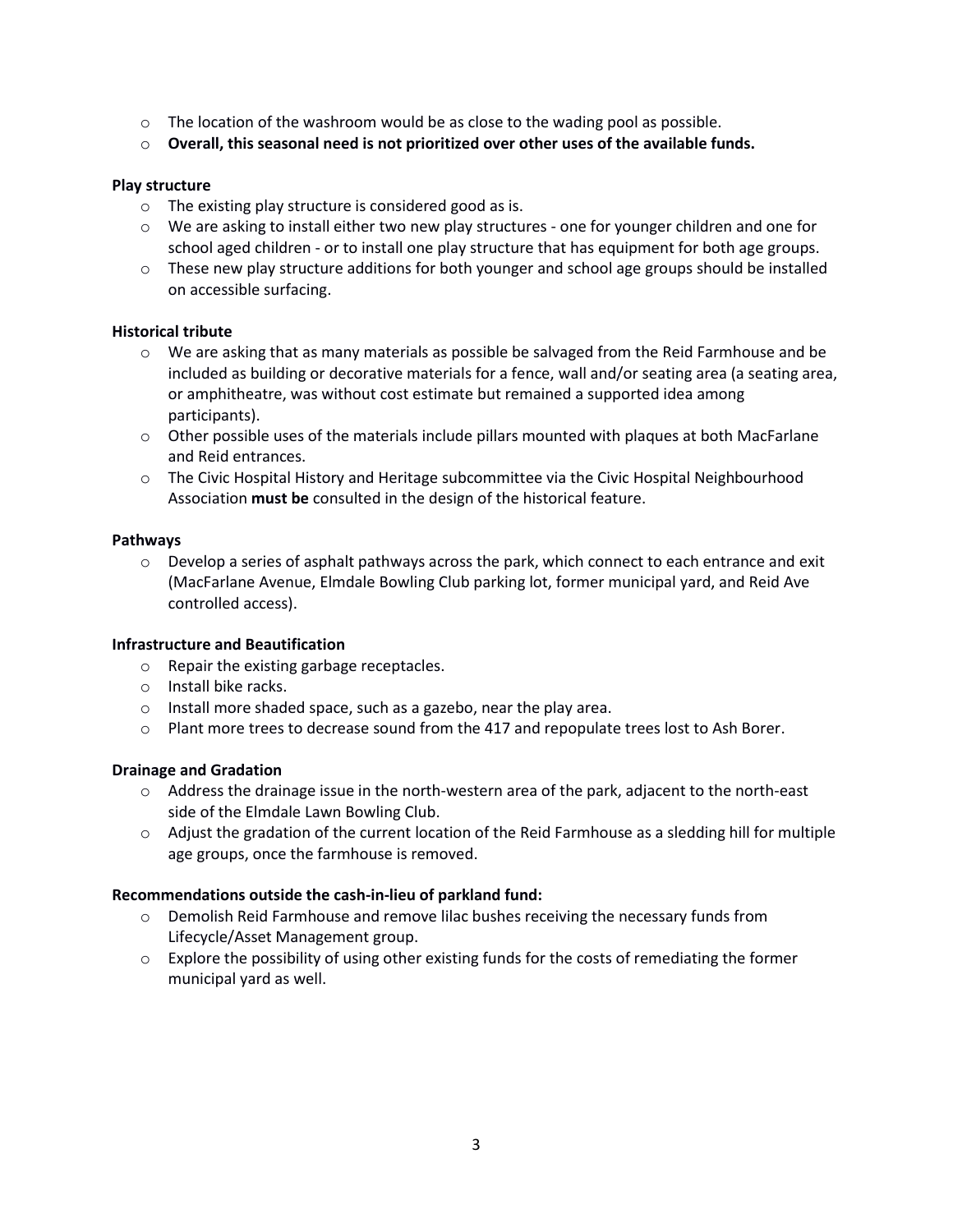# **Visuals:**

Parking:



Former municipal yard: